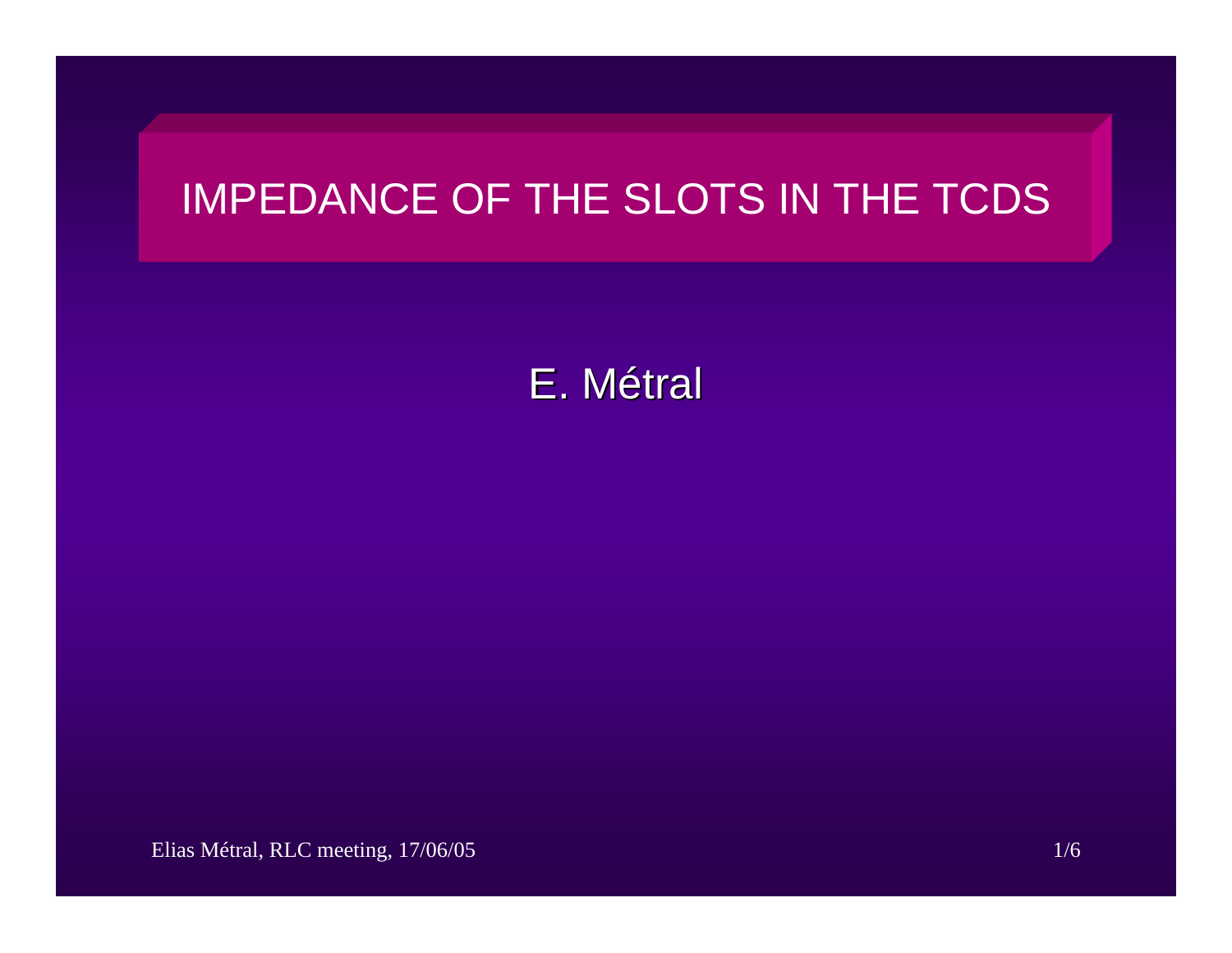- **In the current situation there are 11 slots/tank with an average dimension per slot of 1 +/-0.3mm (total accumulated slot length of 11mm/tank)**
- **Possibility to reduce these slots to 11 slots/tank with an average dimension per slot of 0.5 +/-0.3mm (total accumulated slot length of 5.5mm/tank). In order to achieve this, the slots are reduced by moving all blocks towards the centre of the absorber creating a 2.25mm gap at entrance and exit face of each absorber**
- ◆ Our estimates of the broad-band impedance of each 1 mm slot is **Z***l* **/**  *n* **~30 μΩ (from simulations by AG)**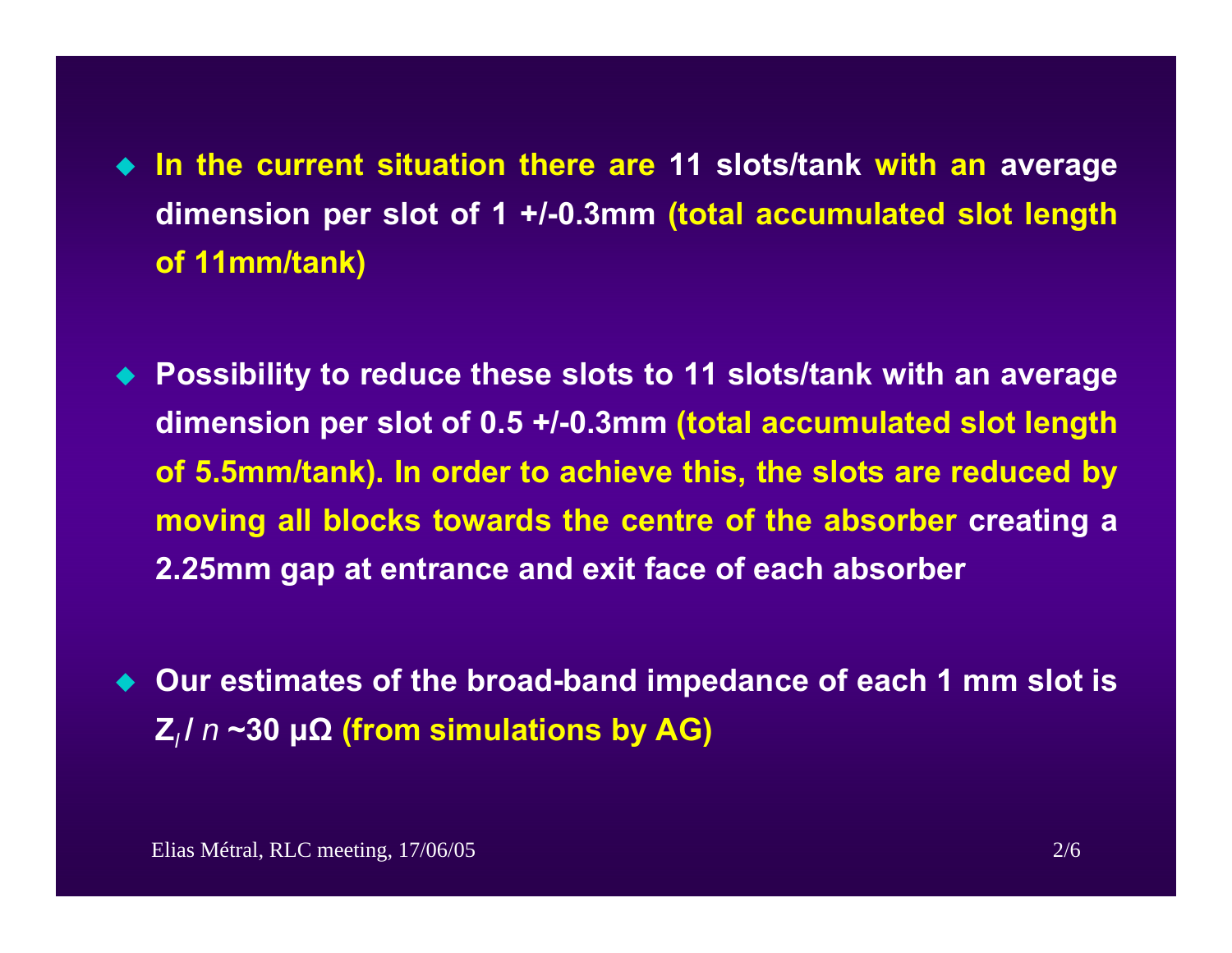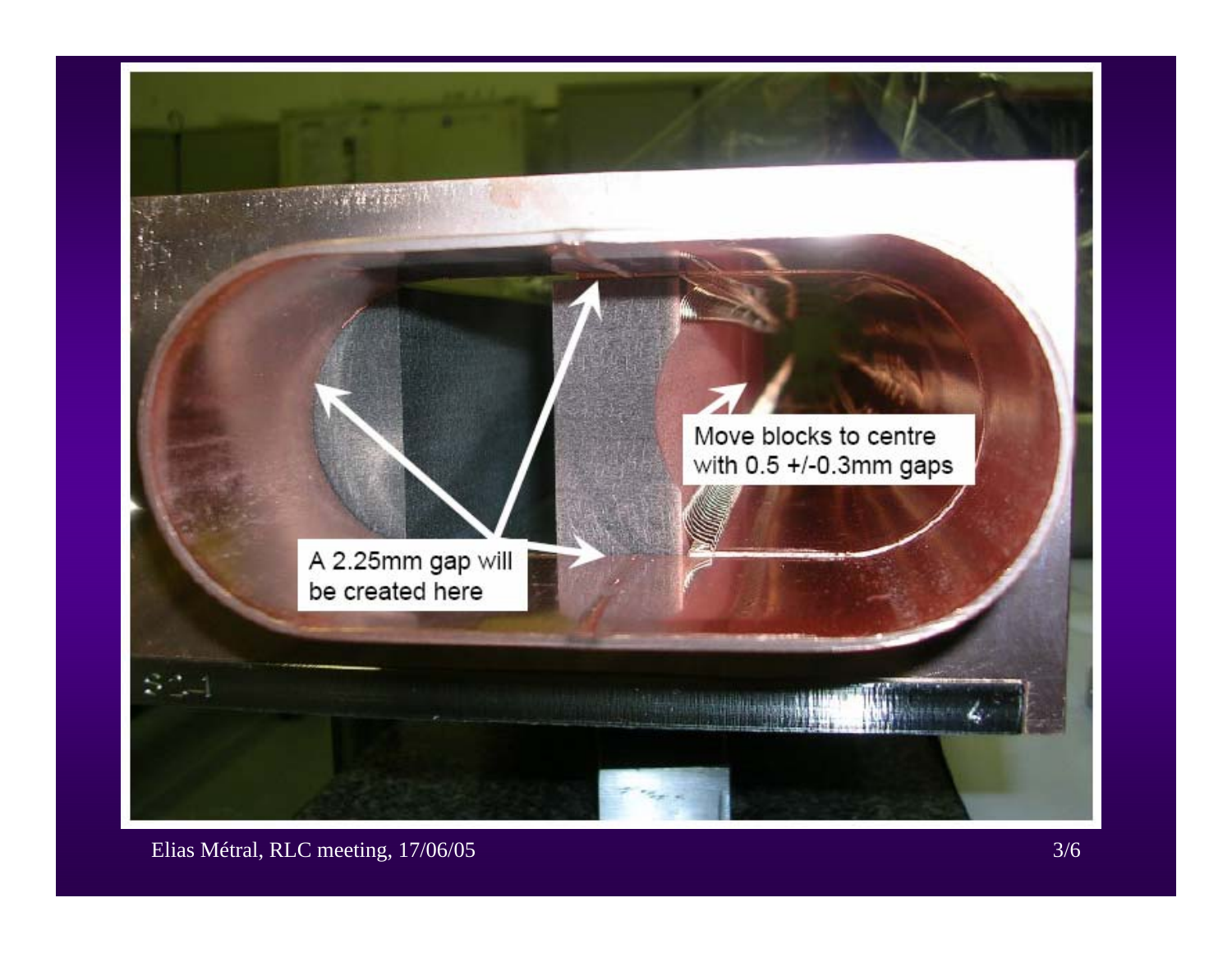## **Longitudinal Broad-Band (inductive) impedance (1/2)**

 **Transverse slot î ~ 15 μΩ for a gap of 1mm (~ consistent with AG), even if the formula I apply (I just copied it from Zotter's book!!!) is strictly valid only if the length of the slot is << the pipe radius (which is not the case here…). Furthermore, the fact that the wall has a finite thickness can reduce it until a factor of 2**

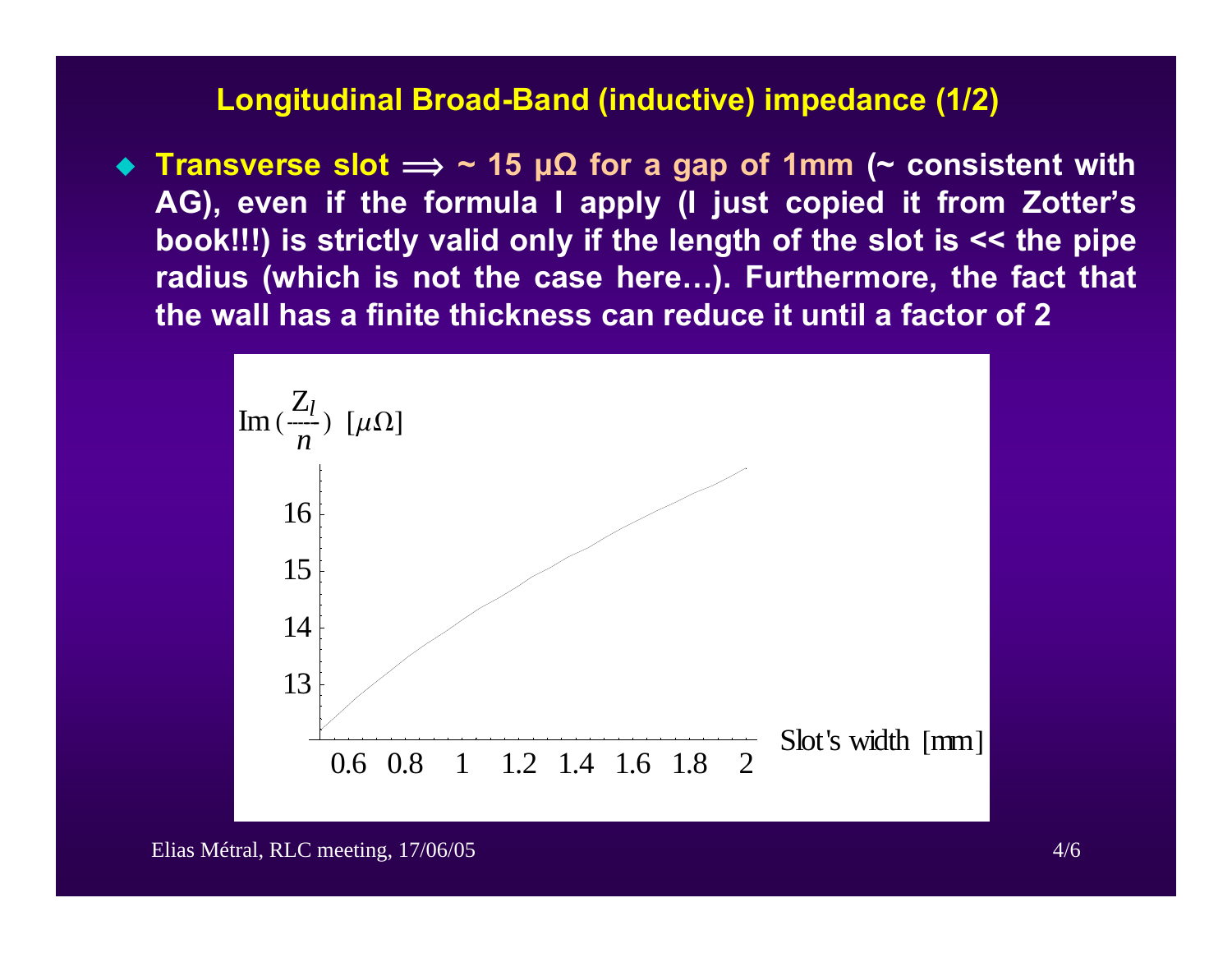## **Longitudinal Broad-Band (inductive) impedance (2/2)**

 **If it was a longitudinal slot (much better as in this case the lines of induced currents are not cut)**



**Inclined slots (discussed with FC and FR) to be simulated…**

Elias Métral, RLC meeting, 17/06/05 5/6